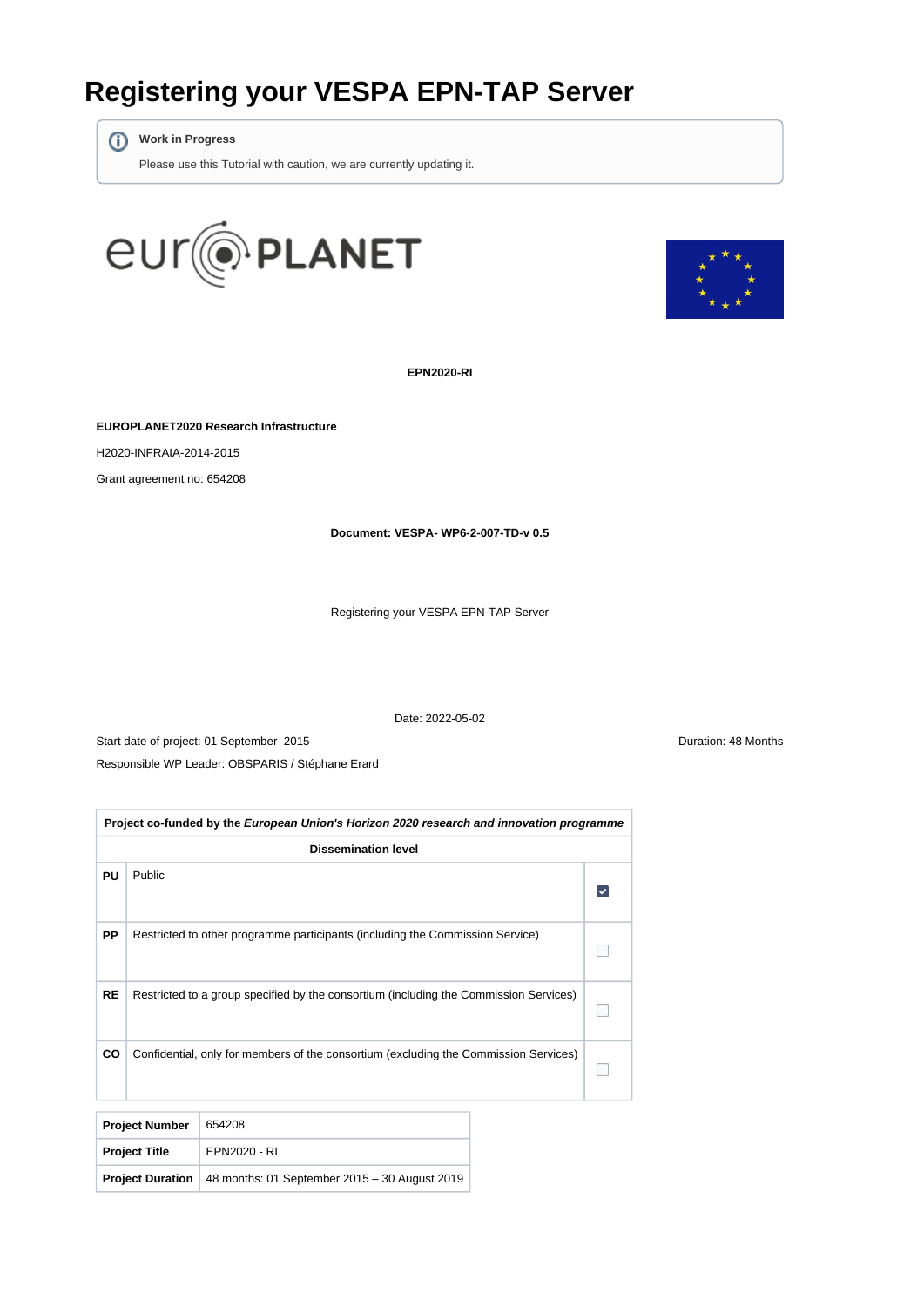| <b>Document Number</b>                  | VESPA-WP6-2-007-TD-v0.5(86)                                                                            |  |
|-----------------------------------------|--------------------------------------------------------------------------------------------------------|--|
| Delivery date                           | 11 Mar 2016                                                                                            |  |
| <b>Title of Document</b>                | Registering your VESPA EPN-TAP Server                                                                  |  |
| <b>Contributing Work package</b><br>(s) | WP <sub>6</sub>                                                                                        |  |
| <b>Dissemination level</b>              | PU                                                                                                     |  |
| Author (s)                              | Baptiste Cecconi, Pierre Le Sidaner, Stéphane Erard, Renaud Savalle, Markus Deimletner, Paul<br>Sladen |  |

**Abstract:** This tutorial describes first how to register your newly installed DaCHS server into the IVOA registry. It then introduces the various type of databases and links to corresponding tutorials.

| <b>Document history</b> (to be deleted before submission to Commission) |         |                                      |                         |               |  |
|-------------------------------------------------------------------------|---------|--------------------------------------|-------------------------|---------------|--|
| Date                                                                    | Version | Editor                               | Change                  | <b>Status</b> |  |
| 21 Jan 2016                                                             | 0.1     | <b>Baptiste Cecconi</b>              | First issue             | <b>DRAFT</b>  |  |
| 21 Mar 2016                                                             | 0.2     | Nathanael Jourdane, Baptiste Cecconi | Added details           | <b>DRAFT</b>  |  |
| 30 Mar 2016                                                             | 0.3     | <b>Baptiste Cecconi</b>              | Small modifications     | <b>DRAFT</b>  |  |
| 06 Apr 2016                                                             | 0.4     | <b>Baptiste Cecconi</b>              | Change name of document | <b>DRAFT</b>  |  |
| 31 Dec 2018                                                             | 0.5     | Pierre Le Sidaner                    | Refined procedure       | <b>DRAFT</b>  |  |

#### Table of Contents

- [1. Introduction](#page-2-0)
- [2. DaCHS Registry Configuration](#page-3-0)
- [3. Registering the DaCHS server in Registry of Registry](#page-4-0)
- [4. Publish your TAP service data collections](#page-4-1)
- [5. Unregistering a service](#page-5-0)
- [6. Assessing your dataset](#page-5-1)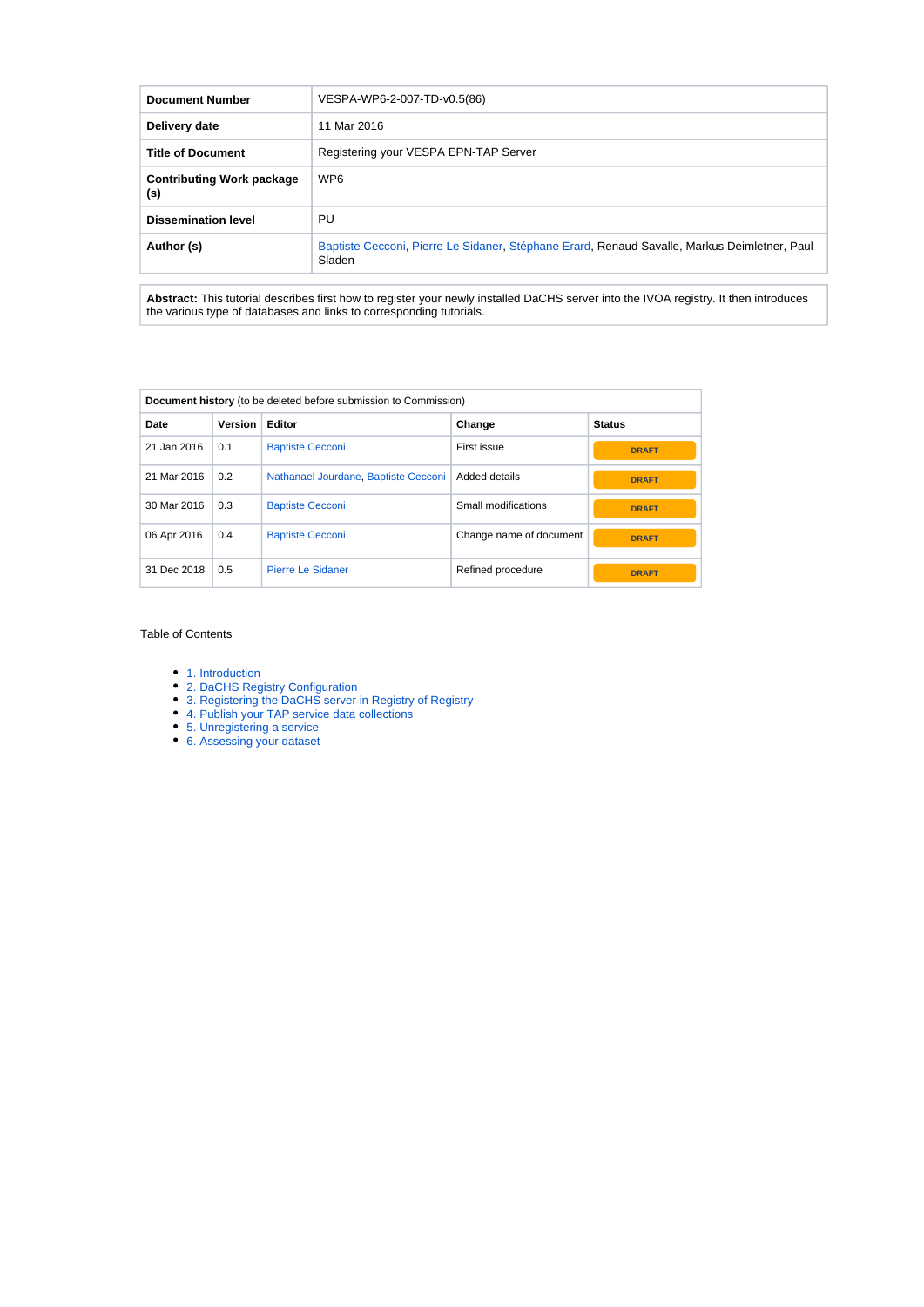## <span id="page-2-0"></span>1. Introduction

This document presents the configuration procedure of the VESPA service installed during the [first part of the tutorial](https://voparis-wiki.obspm.fr/display/VES/EPN-TAP+Server+Installation+for+VESPA+Data+Provider+Tutorial). We propose here to set up the Registry configuration (Section 2), as well as a test TAP service (Section 3).

In all this document, you will have to replace all text between <<...>> with the value that you have selected for your  $\odot$ in all this ad

In order to prepare the installation, here is a table to be filled with the parameters of you installation:

| <b>Parameter</b><br>Name             | <b>Your Value</b> | <b>Example Value for tutorial</b>                                                                                                                                                                                                                                                                                                                                                                                                                                                                         |
|--------------------------------------|-------------------|-----------------------------------------------------------------------------------------------------------------------------------------------------------------------------------------------------------------------------------------------------------------------------------------------------------------------------------------------------------------------------------------------------------------------------------------------------------------------------------------------------------|
| my_servern<br>ame                    |                   | voparis-test                                                                                                                                                                                                                                                                                                                                                                                                                                                                                              |
| my_domain                            |                   | obspm.fr                                                                                                                                                                                                                                                                                                                                                                                                                                                                                                  |
| maintainer<br>_email                 |                   | vo.paris@obspm.fr                                                                                                                                                                                                                                                                                                                                                                                                                                                                                         |
| authority-<br>ivoid (1)              |                   | ivo://vopdc.obspm                                                                                                                                                                                                                                                                                                                                                                                                                                                                                         |
| creator_na<br>me $(2)$               |                   | Pierre Le Sidaner                                                                                                                                                                                                                                                                                                                                                                                                                                                                                         |
| logo_url<br>(3)                      |                   | http://padc.obspm.fr/img/logo/padc.png                                                                                                                                                                                                                                                                                                                                                                                                                                                                    |
| authority_<br>creationDa<br>te $(4)$ |                   | 2014-06-03T08:59:09.697573Z                                                                                                                                                                                                                                                                                                                                                                                                                                                                               |
| authority_<br>title                  |                   | Paris Astronomical Data Centre                                                                                                                                                                                                                                                                                                                                                                                                                                                                            |
| authority_<br>shortname              |                   | PADC                                                                                                                                                                                                                                                                                                                                                                                                                                                                                                      |
| authority_<br>description            | <br><br>          | The Paris Astronomical Data Centre aims at providing<br>its<br>databases<br>resources,<br>VO<br>access<br>to<br>at<br>participating<br>to.<br>international<br>standards<br>developments, at implementing VO compliant simulation<br>codes, data visualization and analysis softwares.<br>Paris Astronomical Data Centre offers a central<br>support to the various projects through central<br>storage and web servers computing facilities.                                                             |
| authority_<br>url                    |                   | http://padc.obspm.fr                                                                                                                                                                                                                                                                                                                                                                                                                                                                                      |
| organizati<br>on_title               |                   | Observatoire de Paris                                                                                                                                                                                                                                                                                                                                                                                                                                                                                     |
| organizati<br>on_descrip<br>tion     |                   | Founded in 1667, the Observatoire de Paris is the<br>largest national research center for astronomy. About<br>30% of all French astronomers are working in its five<br>laboratories and its institute. Situated on the<br>Paris, Meudon and Nançay campuses, they are all<br>associated with the CNRS and, in many cases, with the<br>major scientific universities in the Paris area. The<br>research done at the Paris observatory covers all the<br>fields of contemporary astronomy and astrophysics. |
| organizati<br>on url                 |                   | http://www.obspm.fr                                                                                                                                                                                                                                                                                                                                                                                                                                                                                       |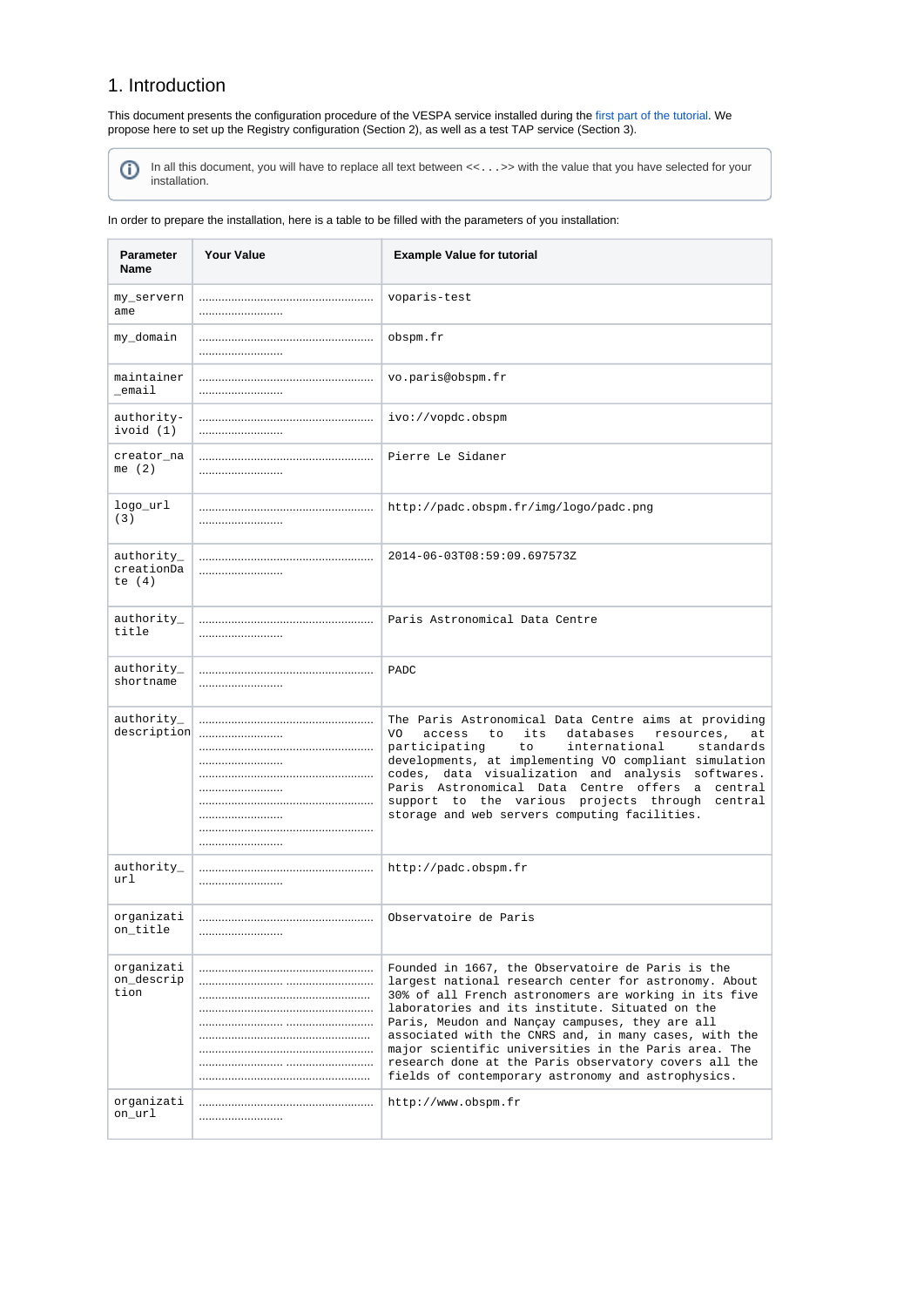(1) This ivo-id is that of your naming authority. If your institution is not registered you should put ivo://<<authority\_name >>/org (see [Tutorial Part 1\)](https://voparis-wiki.obspm.fr/display/VES/EPN-TAP+Server+Installation+for+VESPA+Data+Provider+Tutorial).

(2) May be different from the maintainer\_email. Contact Name is the Data Center contact person, whereas the Creator Name is the contact for this specific server.

(3) The logo must have the following maximum dimensions: width = 120px and height = 60px.

(4) This date must be formatted in ISO-8901, see the example caution on format.

# <span id="page-3-0"></span>2. DaCHS Registry Configuration

The Registry is the Information System of the Virtual Observatory (the yellow pages where all the services are registered). We describe a way to register your "authority ID" (description of the authority managing your resources) and the services provided by DaCHS. This operation shall be done only once. New services will be registered automatically.

First you need to create an [identifier](https://voparis-wiki.obspm.fr/display/VES/Service+Identifiers) for your naming authority ID (ivo://authority\_name)

Then open the configuration file:

sudo pico /var/gavo/etc/defaultmeta.txt

...and edit it with the following lines (see [Tutorial Part 1](https://voparis-wiki.obspm.fr/display/VES/EPN-TAP+Server+Installation+for+VESPA+Data+Provider+Tutorial) for some keywords):

```
publisher: <<authority_name>>
publisherID: <<authority-ivoid>>
contact.name: <<contact_name>> 
contact.address: <<contact_address>>
contact.email: <<contact_email>>
contact.telephone: <<contact_telephone>>
creator.name: <<creator_name>>
creator.logo: <<logo_url>>
authority.creationDate: <<authority_creationDate>>
authority.title: <<authority_title>>
authority.shortName: <<authority_shortname>>
authority.managingOrg: <<my_datacenter-ivoid>>
authority.referenceURL: <<authority_url>>
authority.description: <<authority_description>>
organization.title: <<organization_title>>
organization.referenceURL: <<organization_url>>
organization.description: <<organization_description>>
site.description:<<description of your site (data centre)>>
```
Then you have to update the userconfig.rd file in the same directory. This file does not exist yet on a fresh installation, so you have to create it. You first need to switch to the root user, and then create the file:

```
cd /var/gavo/etc/
su #root password is asked
gavo admin dumpDF //userconfig > userconfig.rd
exit
```
Then open the registry-interfacerecords section of the userconfig.rd file for editing

sudo pico userconfig.rd

And in the file, remove the {UNCONFIGURED} text, so that the content is: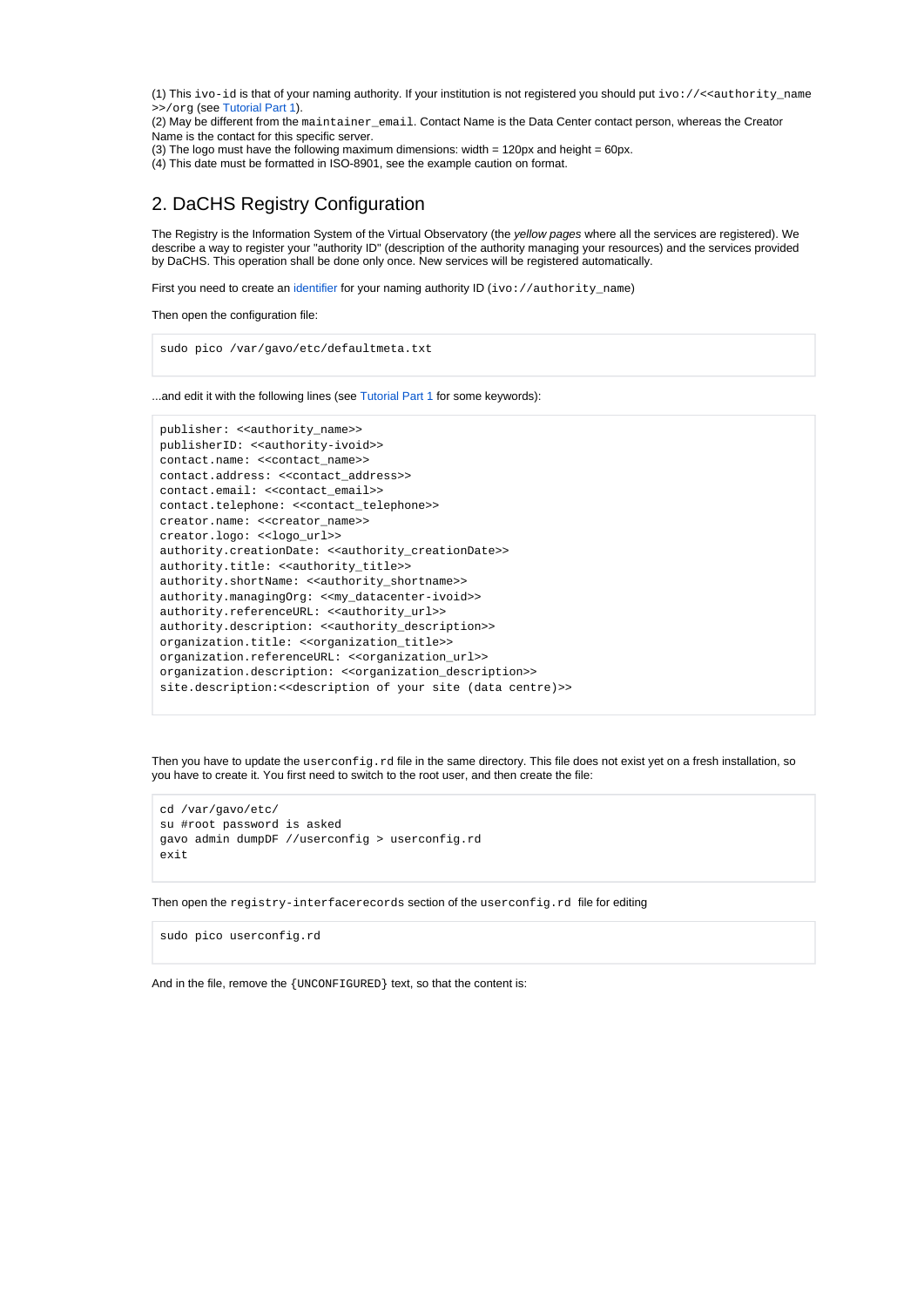```
[...]
<!-- ================================ Registry Interface ============ -->
         <STREAM id="registry-interfacerecords">
                 <doc>
                          These are services and registry records for the registry interface
                          of this service.
                          Even if together with defaultmeta, this will just work, keep
                          these elements in your etc/userconfig.rd.
                          The metaString macros in here generally point into defaultmeta.
                         Replace them with whatever actual text applies to your site; we
                          will work to do away with defaultmeta.txt.
                 </doc>
                  <resRec id="authority"> <!-- ivo id of the authority is overridden in
                          nonservice.NonServiceResource -->
                          <meta>
                                  creationDate: \\metaString{authority.
creationDate} 
                                  title: \\metaString{authority.title} 
                                  shortName: \\metaString{authority.shortName} 
                                  subject: Authority
                                  managingOrg: \\metaString{authority.
managingOrg} 
                                  referenceURL: \\metaString{authority.
referenceURL} 
                                  identifier: ivo://\getConfig{ivoa}{authority}
                                  sets: ivo_managed
                         2/meta>
                          <meta name="description">
                                  \\metaString{authority.description}
                          </meta>
                  </resRec>
                  <resRec id="manager"> <!-- the organisation running this registry -->
                          <meta>
                                  resType: organization
                                  creationDate: \\metaString{authority.
creationDate} 
                                  title: \\metaString{organization.title} 
                                  subject: Organization
                                  referenceURL: \\metaString{organization.
referenceURL} 
                                  identifier: ivo://\getConfig{ivoa}{authority}/org
                                  sets: ivo_managed
                          </meta>
                          <meta name="description">
                                  \\metaString{organization.description}
                          </meta>
                  </resRec>
[...]
```
In case your organisation is already registered, you need to remove the <resRec id="manager"> ... </resRec> element.

Once this is done, we can publish your registry interface, by issuing the following command:

dachs pub //services

This will declare your publishing registry, you can verify the content using http://<<dachs-server-address>>/oai.xml

Read <http://docs.g-vo.org/DaCHS/opguide.html#defining-basic-metadata> for more details

## <span id="page-4-0"></span>3. Registering the DaCHS server in Registry of Registry

Go there: <http://rofr.ivoa.net/regvalidate/>

Enter the URL: http://<<dachs-server-address>>/oai.xml

First step on registry validation result on failed tests have to be None Found

Then a "Step 2: Register your Registry" will be proposed on the web interface with a button Register

<span id="page-4-1"></span>Once your registry is inside the list of publishing registries, you have to wait at least one day for the information to be harvested and to see your service available in clients such as TOPCAT